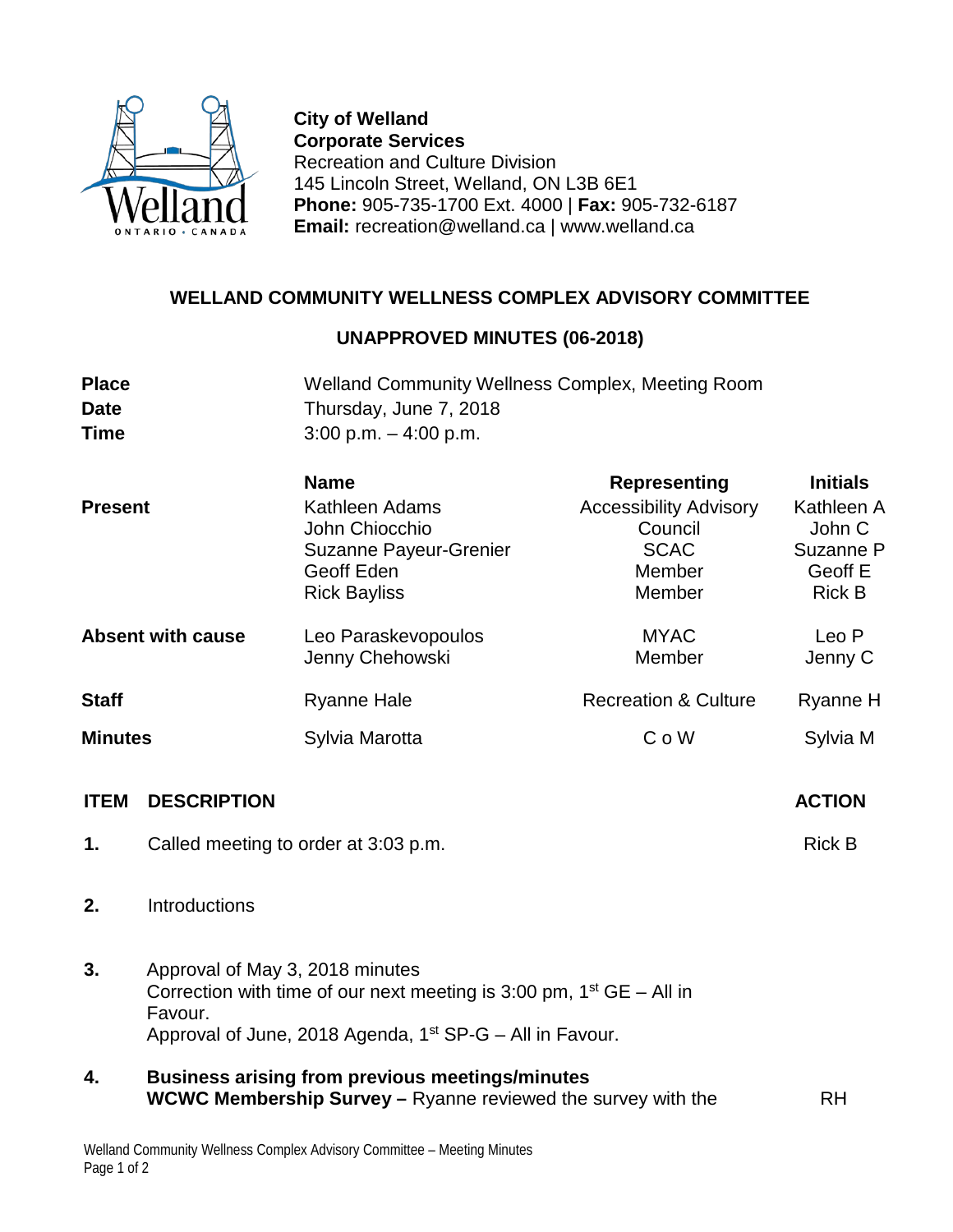|    | Committee. Ryanne commented that the survey showed that we are<br>moving in the right direction.                                                                                                                                                                                                                                                                                                                                                                                                                                                                  |                         |
|----|-------------------------------------------------------------------------------------------------------------------------------------------------------------------------------------------------------------------------------------------------------------------------------------------------------------------------------------------------------------------------------------------------------------------------------------------------------------------------------------------------------------------------------------------------------------------|-------------------------|
|    | John Chicocchio suggested publishing a survey in the Wellness Guide<br>to reach non-members and having Richard and Rick give a<br>presentation to Council in September regarding the Survey and its<br>findings.                                                                                                                                                                                                                                                                                                                                                  | JC                      |
|    | Geoff Eden requested that management look into installing bar rails<br>throughout the facility for accessibility purposes.                                                                                                                                                                                                                                                                                                                                                                                                                                        | <b>GE</b>               |
|    | <b>Terms of Reference</b><br><b>MOTION:</b> Table till the New Committee comes on board.                                                                                                                                                                                                                                                                                                                                                                                                                                                                          | <b>RB</b>               |
|    | <b>Suggestion Box</b><br>The suggestion box has been moved to the front office area under the<br>monitor.                                                                                                                                                                                                                                                                                                                                                                                                                                                         | <b>RH</b>               |
|    | <b>Condo Development</b><br>Plaza Corp is getting ready to release their project ideas.<br>Establishments (McDonalds and KFC) have been approved for location<br>sites and are being built to the left of the facility close to the parking lot.<br>Our parking lot will be torn up in the coming weeks. Signage will be<br>displayed once we receive confirmation for ample notice to our<br>members.<br>There will be public meetings and the recording secretary will email the<br>committee with dates. The committee is encouraged to go and report<br>back. | <b>RH</b>               |
|    | <b>Accessibility Door/Meeting</b><br>This issue was addressed right away after our meeting held on May<br>3rd. We moved the bench behind the volunteer table to prevent people<br>from leaning on the accessibility button and put a "do not touch" on the<br>automatic door button.                                                                                                                                                                                                                                                                              | <b>RH</b>               |
| 5. | <b>Update from Recreation Coordinators</b><br><b>Events – June</b> $8th$ is our Strawberry Social and we are sold out.<br>June 9 <sup>th</sup> is our grand opening of our Skate Park.<br>Camp is full. Kitchen will be closed for the summer. The programs<br>have been completed for the Fall & Winter Wellness Guide.                                                                                                                                                                                                                                          | RH.                     |
| 6. | <b>New Business</b><br>Thank you for the letters of endorsements for the Pickle Ballers.<br>June is Senior's month and the event held on June 1 <sup>st</sup> was a success.<br>Thank you to all staff who helped organize this event.<br>Look into having a coffee machine in the building.                                                                                                                                                                                                                                                                      | JC<br>SP-G<br><b>RB</b> |
| 7. | <b>Group Sharing</b><br>Proposal Acoustics – The Foundation has approved the evaluation for<br>acoustics.                                                                                                                                                                                                                                                                                                                                                                                                                                                         | <b>RB</b>               |

**7.**